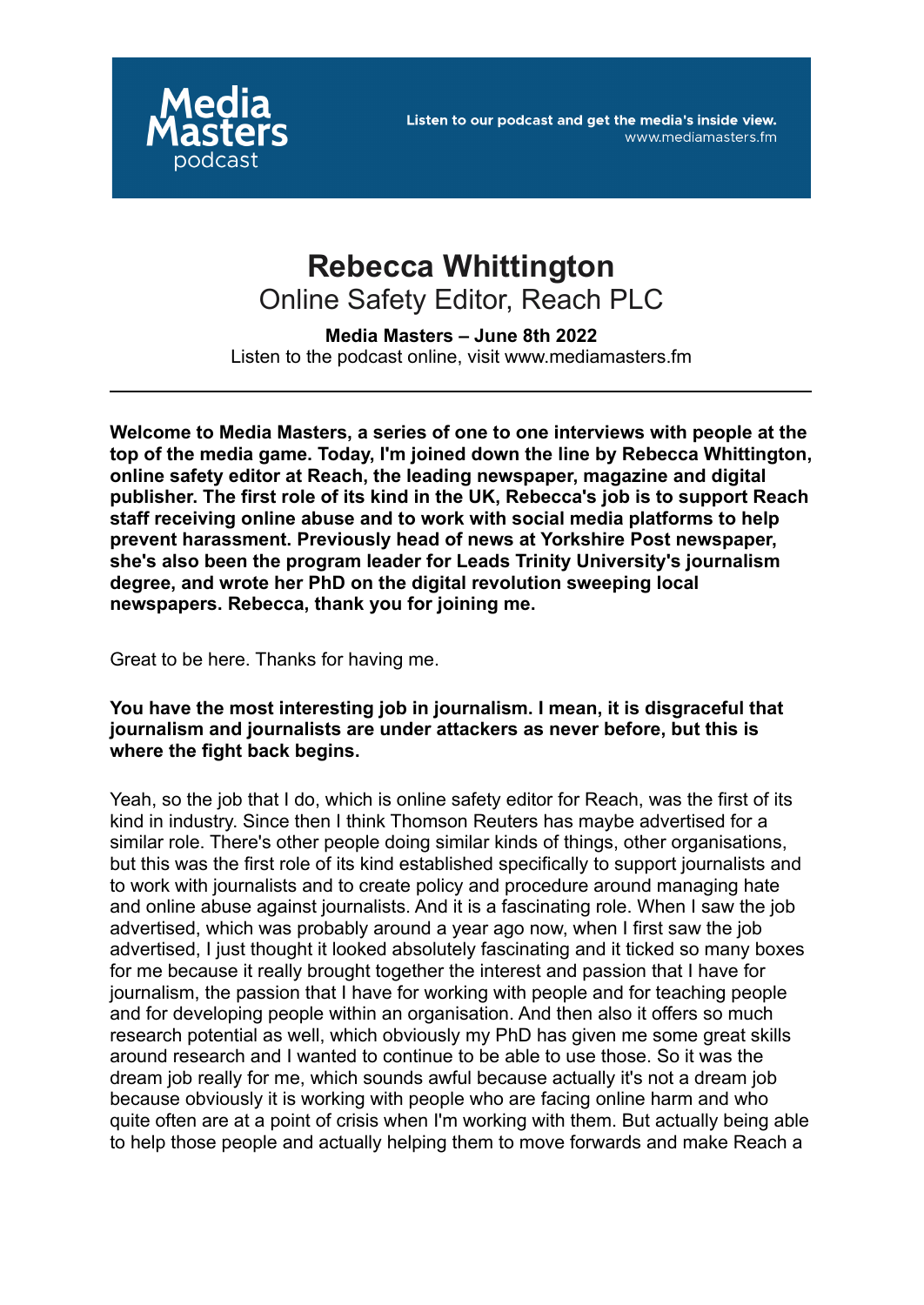safer organisation for journalists and the online spheres that we use safer places for journalists is a real privilege and I love doing it.

## **I mean, people might think that journalists have thick skins, but online harassment can seriously impact on their mental health. Can it not?**

Yes, it can. In the past I think industry as a whole has had that kind of, you've got to have a thick skin to be a journalist kind of culture, which I think is seriously changing now and Reach is massively leading the way in terms of actually investing in mental health and welfare and wellbeing for its journalists, but also obviously appointing people like me to actually help journalists with very specific things as well around mental health and wellbeing. I don't think it's acceptable for people to say you need to have a thicker skin because I feel like something for example, like an online harm, online abuse for one person they will take it in a completely different way to the person that would either be sitting with them in the newsroom or working with them from their home because obviously a lot of us work from home now. And it is multifaceted. It's often set by context. It often is grounded by what goes before within that individual's life as well. So if you're having a bad day and then somebody drops into your direct messages and starts robustly abusing you, that can feel very different for a day where you're having a really good day and if the same thing happened. So, so much of it is set by context by what's gone before and what experiences that journalist has had. And I don't think there's a right or a wrong way to feel about this kind of thing when it happens. I often see people kind of saying, oh, I don't want to make a fuss. And I kind of think, well, you're not making a fuss. There's somebody who is being absolutely vile and abusive to you online. That is unacceptable. It wouldn't happen face to face in public. And if it did happen face to face in public, it would be shocking and upsetting. You are well within your rights to feel shocked and upset that this has happened to you. And quite often it'll happen. Like I say, direct messages, they can come into your home, they can kind of be seen when you are off duty potentially. So it is really important that in my role that I'm kind of thinking about the individual as well as offering grounded advice that actually is grounded in what we've done before, what's worked for a person, what's maybe the way that they can then approach making themselves safe online and also feeling safe online. And I think those are two slightly different things as well.

#### **I'm trying to think of an articulate way to say this. I mean, a woman was sentenced last year for sending an email containing death threats to a journalist, which is one of your regional news brands. I'm just trying to think of an articulate way to say this, but what is wrong with people?**

I mean that particular case happened before I joined Reach. I do think it's really good that an organisation like Reach supports journalists all the way through to court and beyond. So obviously if something like that happens, we want to make sure that people are fully supported when it happens at the point in time that it takes place at. And also if there is police action, if there is further action down the line that they're receiving that support as that happens, my job's very much part of that. So it's really good to actually see Reach leading the way in terms of the way that we approach these things. So like I said, that happened before my time, but we do see people making death threats. We see people sending all sorts of vile, violent, abusive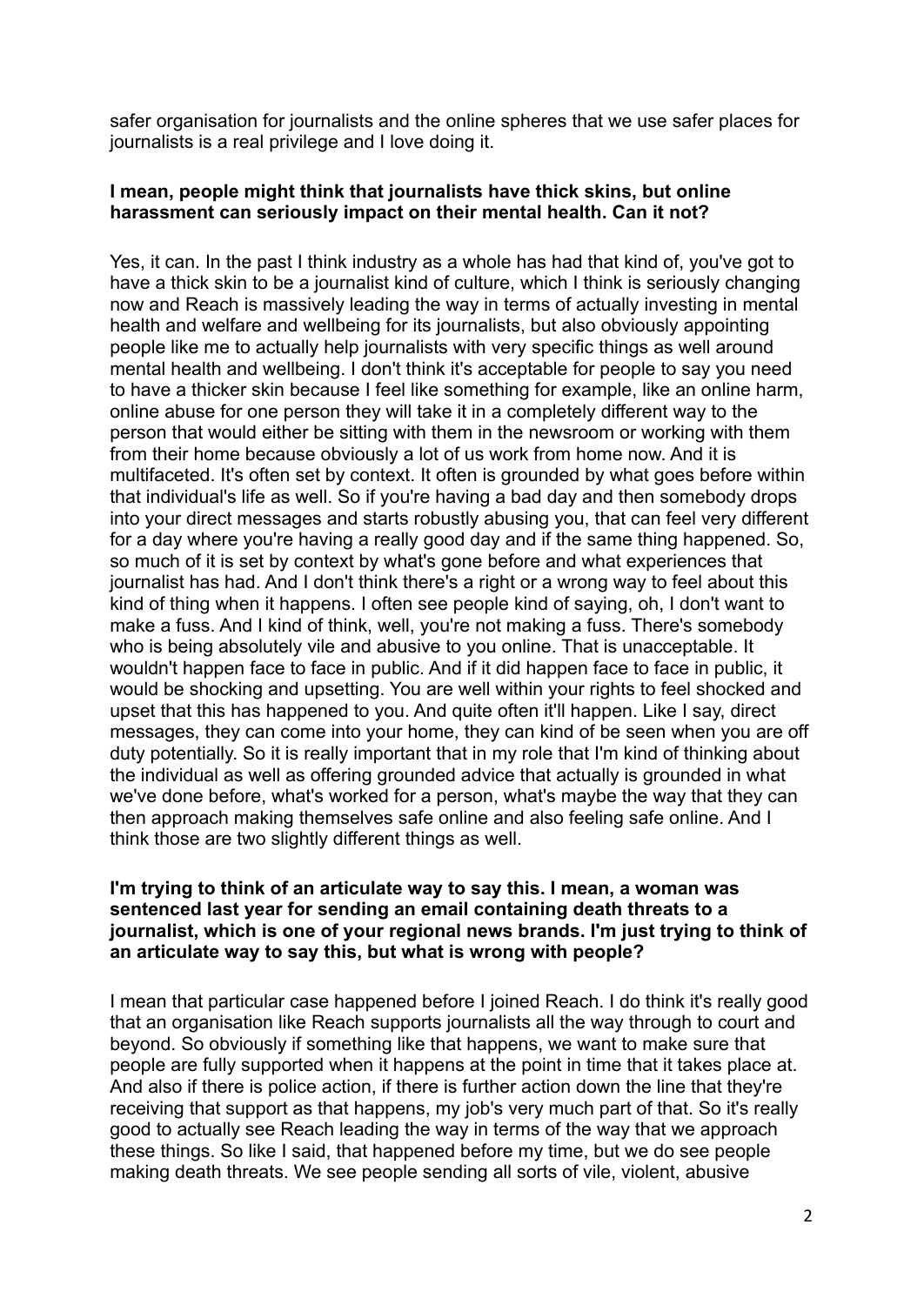messages that are threatening. And then sometimes we also see very kind of subtle threatening behaviours online as well. I think there are definitely people out there who will go out of their way to be threatening online because they know that making a threat towards somebody online can make them feel unsafe not just online, but also in their physical space as well. If, for example, you live in a small community in Wales as a journalist and you receive threats of that nature online, you can feel like you're looking over your shoulder all the time, a little bit because everybody in the community knows who you are, knows where you live, can make you feel quite exposed.

## **Could be quite debilitating and very, very stressful to say the least.**

Yeah, definitely. And actually what I've really found in the job that I'm doing is that we see, I would say three different types of threat. We see threats being made online against somebody in real life. So they'll say I'm gonna be waiting outside court for you, you better watch out, next time you go to report an inquest, I'll be there waiting. If that's coming from a faceless account or an account that isn't clearly named to somebody or doesn't have a clear picture or whatever, you might not even know what that person looks like. And even if there is a photograph that goes with it, you can't necessarily trust that that's what the person looks like. So that can make you feel very physically threatened within your physical space. And then we also see people making threats in real life towards journalists saying if you publish that I'm going to spread loads of stuff about you online. So actually kind of making threats about somebody in person, but about what they will then do to them in the online space, which I think is maybe something that I hadn't anticipated quite so much before I started the job. And actually it becomes apparent that that is the case. And then we also see when threats take place online and there's a legitimising of violent language towards people online. So it might be like an online backlash against somebody. And we saw a lot of this during the pandemic and in connection to the pandemic and in connection to the vaccinations that were brought out for the COVID vaccines. There was a lot of legitimising of violence against journalists who were reporting on this particular issue and that legitimisation of violence there is then that fear that that could then spill out into the physical world, perhaps by a perpetrator that isn't necessarily conducting specific violence against some of the online, but feels validated to do that in the real world because they have seen so much language that makes it sound like it's okay to be abusive and violent towards a journalist in the online space. If that makes sense.

#### **No, it absolutely does. Cause I was gonna say people see the abuse on Twitter and then they somehow think that it legitimises that journalists are legitimate targets, that they can be abusive because everyone else is. I wonder whether there's something about social media that brings out the worst in people.**

It's really interesting because we often hear criticism of social media and I think that social media can be absolutely wonderful. It makes news more democratic. It offers the opportunity for more voices to be heard. It creates a platform that actually can spread information far and wide and when it's verified factual information that is of public interest and of use to people and of interest to people because entertainment is important in journalism as well as factual hard news, social media can be a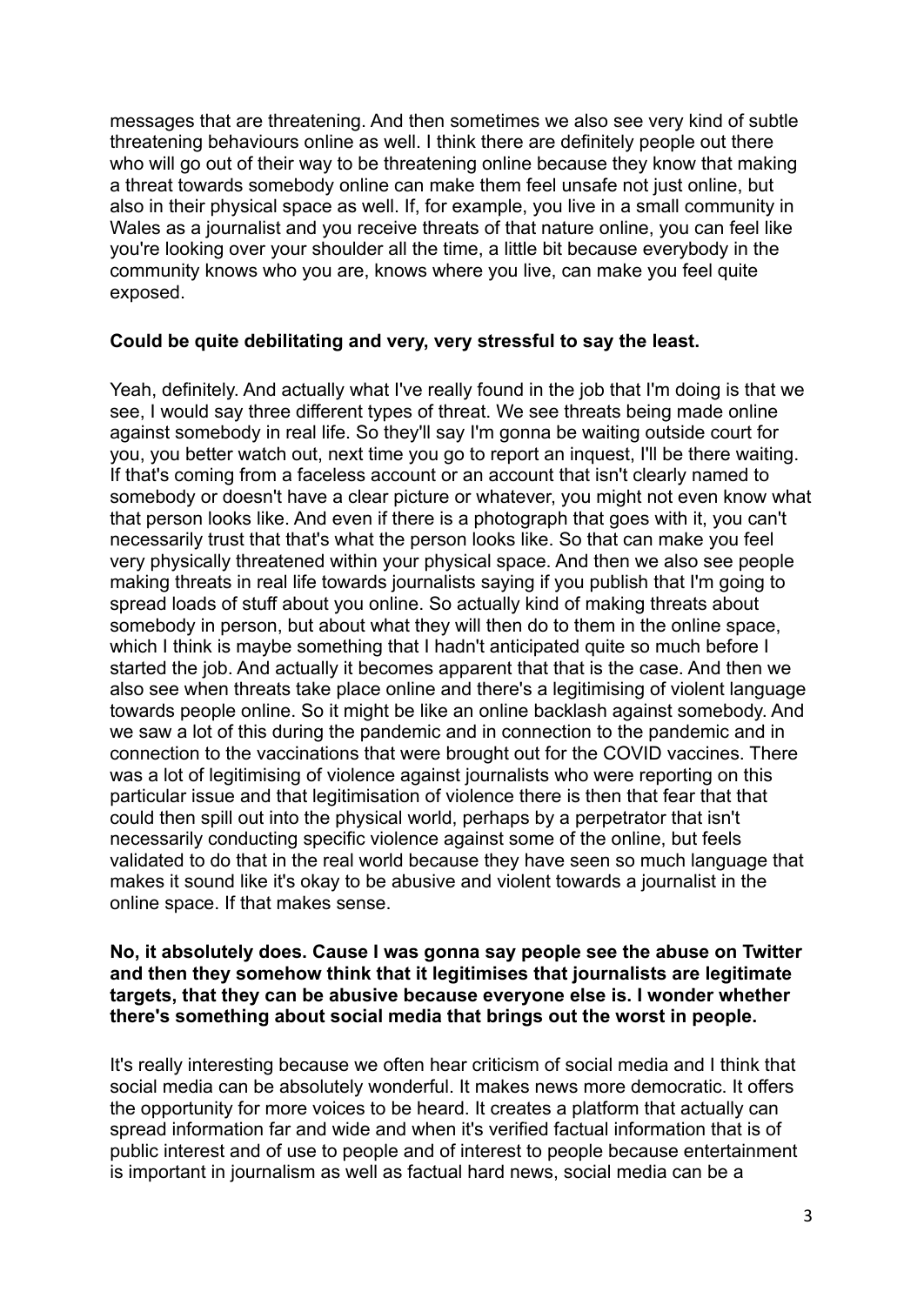wonderful thing for those functions. It can bring people into a conversation and you see amazing communities being built in online spaces by journalism. But then obviously the downside to social media is that it can sometimes create toxic conversations as well. And quite often the tone of the conversation will be set and then actually that's what then can decide whether that conversation continues to be and builds upon toxicity or whether actually it's a positive conversation that actually then builds on that positive vibe as well. And so I think social media can be a brilliant vehicle and, and it can really offer great opportunities for people. But I think it's always a double edged sword that it then opens up doorways for people to be abused as well and to be abusive. So I think maybe more, this is actually a societal issue that we are living in a society that communicates in a vast number of ways and that perhaps as adults who are digital migrants rather than digital natives, so those of us who didn't grow up with social media. We are all learning just as much as the digital native of today are learning as well. So we are kind of in our youth of social media use. And I do think that sometimes you see society using social media and online platforms in quite naive ways without necessarily thinking about the long term impacts, the consequences, the person that's sitting at the other end or the receiving end of the messages that they send. I do feel like there is a lot of education that needs to be done and a lot of understanding about the impacts of negative social media interactions. Because when I see a lot of the personal abuse, personal comments being made against journalists, this will be made by people who probably have chucked it into the conversation and then moved on with their day without thinking about the impact on the individual. And obviously one personal comment might not have that sting, but if you have 17 personal comments that week about your appearance, about the way you speak, about the way you look, then actually that starts to have a really long term negative impact on an individual. And the people who are throwing those comments in there, won't be thinking about that cumulative effect. Won't be thinking about the impact that they're having necessarily. And they also won't be applying it to the people that are in their own lives. So it could be somebody who's got teenage or young female daughters who actually is being abusive towards a young female journalist and they won't necessarily make the connection that that could be their daughter on the receiving end of that abuse. I also feel like industry and journalism is very much exposed to online abuse and journalists receive it exponentially. We know that journalists are receiving increasing levels of online abuse all the time, but we also see that kind of online dialogue and that hate taking place in other platforms online that isn't connected to journalism necessarily. So if you look at your local village Facebook page, for example, sometimes you will see the equivalent of a pile on, when somebody might have posted something and then you see the comments that come in beneath, and this is actually a community of people in a physical space, a lot of them who are then being abusive towards somebody within the online space, but also the physical community, because then they might walk past them in the street later on. So I do think that it is a societal issue that we are looking at here. And that's why I'm so pleased that when I'm leading on this job for Reach that I'm not leading it alone. I have people that I'm looking at in terms of politics, in terms of academia, in terms of other organisations, who are actually looking very closely at the issues of online abuse and online harms of journalism, but also more widely as well. Because I think that we need to be taking a collective stance, working out collective pathways to actually make positive change.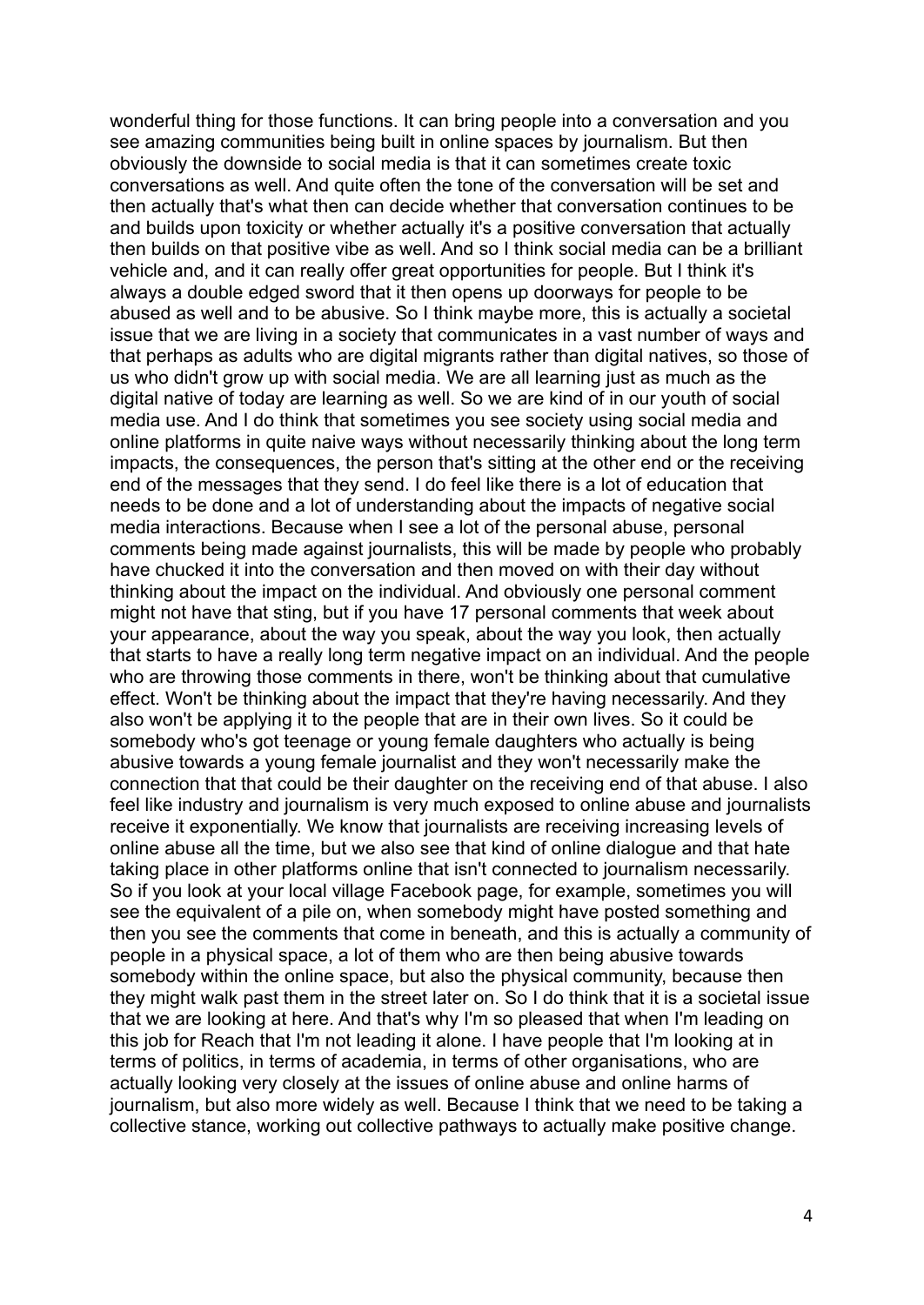**You have an absolutely fascinating job. I've got tons of questions. I mean, as you say, rightly it's a societal issue. There's the issues to do with the platform and all of these kinds of things. But if you are the person being targeted, what basic advice do you give to a journalist? Did you have an open door policy? Do they come to you? I mean some of my friends have come under attack and indeed I have from time to time and some say, just mute them and move on, others say you should block them and then people say, no, you shouldn't block them because that then makes them feel like they've won, as if they just want to draw blood. Do you have a kind of toolkit or a checklist for someone who's coming to who is under attack?**

Yeah, I mean, I do have and I've been building this, really, I would say over the last six months, this kind of checklist and toolkit and it needs to be adapted for the individual because as I mentioned before, individual cases need to be treated individually. So one person might come to me who is facing a Twitter backlash because of something that they've published and they might feel really exposed, really vulnerable, very upset, wounded really by what's taking place on their Twitter account. And then somebody else might come to me with a very similar kind of backlash situation and they might have dealt with it and almost moved on and they're just coming to tell me about it and to see if there's anything else I can offer. And sometimes people don't want me to take action necessarily, they just want to have a conversation about it and actually talk it through. So I think it is very much guided and led by the individual. So it's really important that I am there for the individuals that are making these reports and that I'm there for them at that moment of crisis. But also that I'm checking in with them later on and that actually, I make sure that they have a point of closure on their report that they've made, because I feel like that is important for them to then be able to put that down and move on and know that actually we've dealt with that, we can come back to it if you want to, but actually that that's up to you as the individual. In terms of blocking and muting and all the rest of it, I think it does depend on the individual situation, but I would always recommend blocking if somebody is being abusive to you online. They may know that then means that they have hit home, that they've hit their target. But what it does also mean is that they can't hit that target again, unless they go out of their way to do so by setting up another account, for example or coming in via another pathway or another door. So they might have abused you on Twitter, you blocked them on Twitter, then if they send an email, we can start building a case of harassment at that point. If somebody's going out of their way because you have blocked them and made it clear that you don't want that contact with them. And then they go out of their way to actually have that contact that starts to be harassing behaviour. So I would say always block them and people are sometimes worried to block because they know that that person will maybe take a screenshot of their 'you have been blocked.' It doesn't pop up automatically, but obviously if you go to their account and look at it, it will say you've been blocked by that user and that you can't see their account and they might screen grab that and be like, "they've blocked me, must have been something I said" or whatever. But actually quite often they will be talking to a group of people who have moved on from that situation, who've moved on from that conversation. And actually it reflects badly on them and doesn't then have an impact on the person that they were originally targeting because that person has blocked them and doesn't need to know that they are saying those things.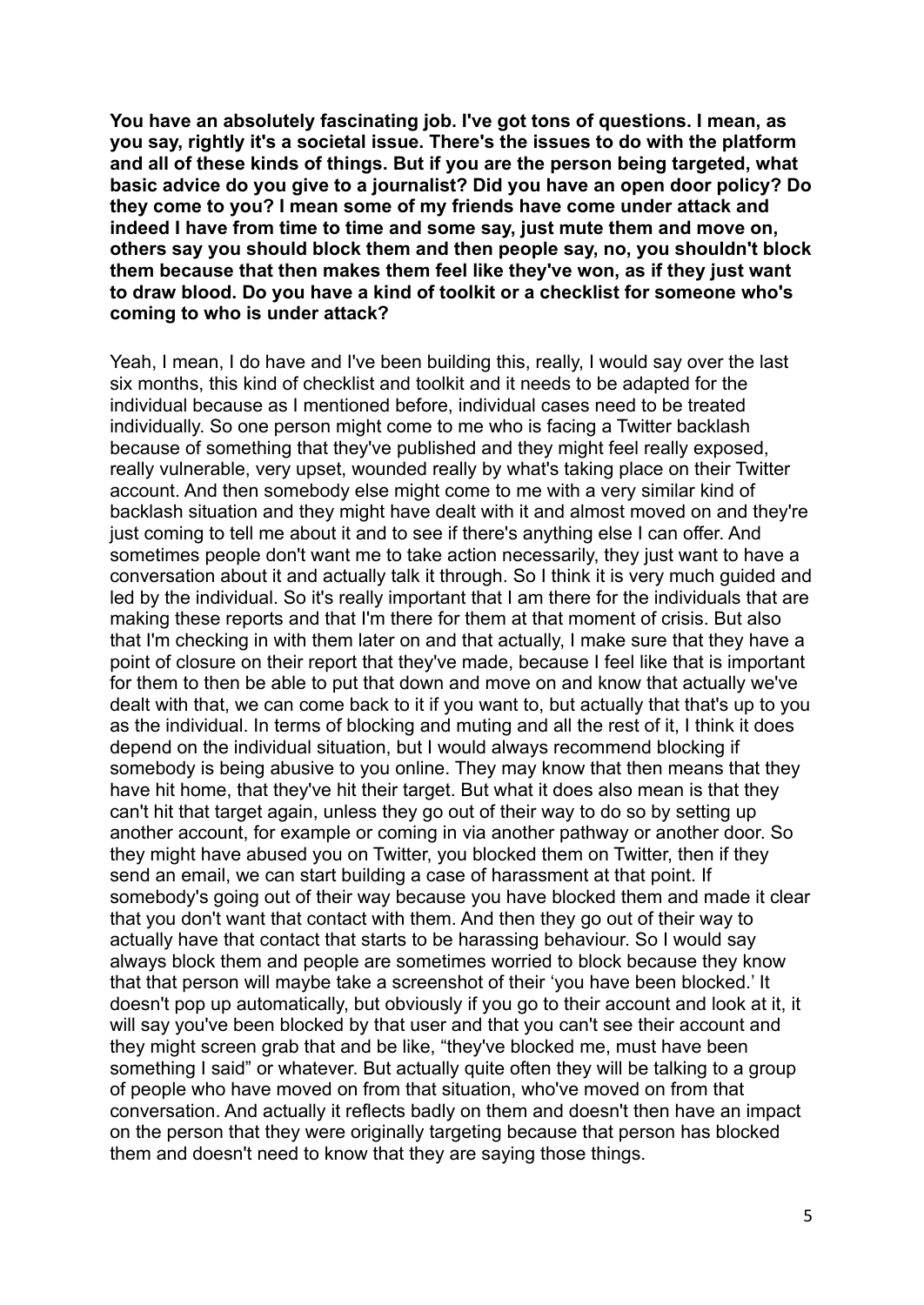#### **I think openly boasting that someone has blocked you as well says something about you as a person, does it not?**

It really does. It really does. I also think that those people get boring quite quickly. So how many times are you going to boast that you've been blocked by people? What does that then reflect upon you? Does that enrich your life? It probably doesn't enrich the lives of the people that follow you on that social platform. So I feel like you are essentially nipping the energy out of the situation if you block them, because they know that they can't niggle you and that they can't get to you unless they go out of their way to do that. And so you've kind of got rid of their oxygen if that makes sense. So I would quite often, and not always, but quite often I would advise to block and I have to say I tend, this is probably red rag to a ball now, I tend not to block because I need to be across accounts that are being abusive to our journalists. And so that if I get any abuse from those accounts, I tend not to block them. But there have been a couple of times when I have muted accounts because they have been a bit of a thorn in my side and it has made my life so much better. So not having those people dragging you all the time actually enriches your life and means that you can get on without them spoiling your day. And so I would actually thoroughly recommend it.

**I've blocked a couple of thousand people over the 15 years I have been on Twitter, and I never give them a second thought. I think sometimes people confuse abuse with robust disagreement. I think you can basically tell can't you, I'm happy for someone to strenuously argue with me about anything as long as it's done respectfully and in a non-threatening manner. But you can kind of tell from the first tweet can't you, if someone's just gonna be horrible. I was going to ask about that then, in the last question, in terms of dealing with individual abusers, is there ever a case for confronting these people? I've seen these TV documentaries where someone will actually find out who their Twitter troll is and go and talk to them. And of course they're always really sorry and staring at the floor and it's just been an avatar to them and they haven't really thought of it as a real person that's getting hurt or do you think it is better just to block? Would confronting an abuser actually make them think again, perhaps?**

I think it really depends on the situation and I would never advise anybody to get into an argument or a spat with a Twitter troll, for example. I think that there are more constructive ways for us to challenge these people. I think that quite often, if you do get into a challenging situation, quite often you will find that you are just giving them the oxygen that they want, that fuels their hate, essentially fuels the harm that they're creating. So I would, most of the time just say, don't even give them the time of day, just ignore them because actually that, like I said, stifles their oxygen, but I do think that there are ways that we can challenge and that we should be challenging. So obviously working with social media platforms is really important, making sure that we are reporting abusers, that they are having accounts shut down. That's inconvenient for somebody, particularly if they have a lot of followers. If they are being abusive and harassing, and then they have their account shut down, but actually they then have to start from scratch to build up those followers again, that is really kind of limiting for them and actually takes away their platform and their power. That is one way of challenging it. Then there are other ways of challenging it. So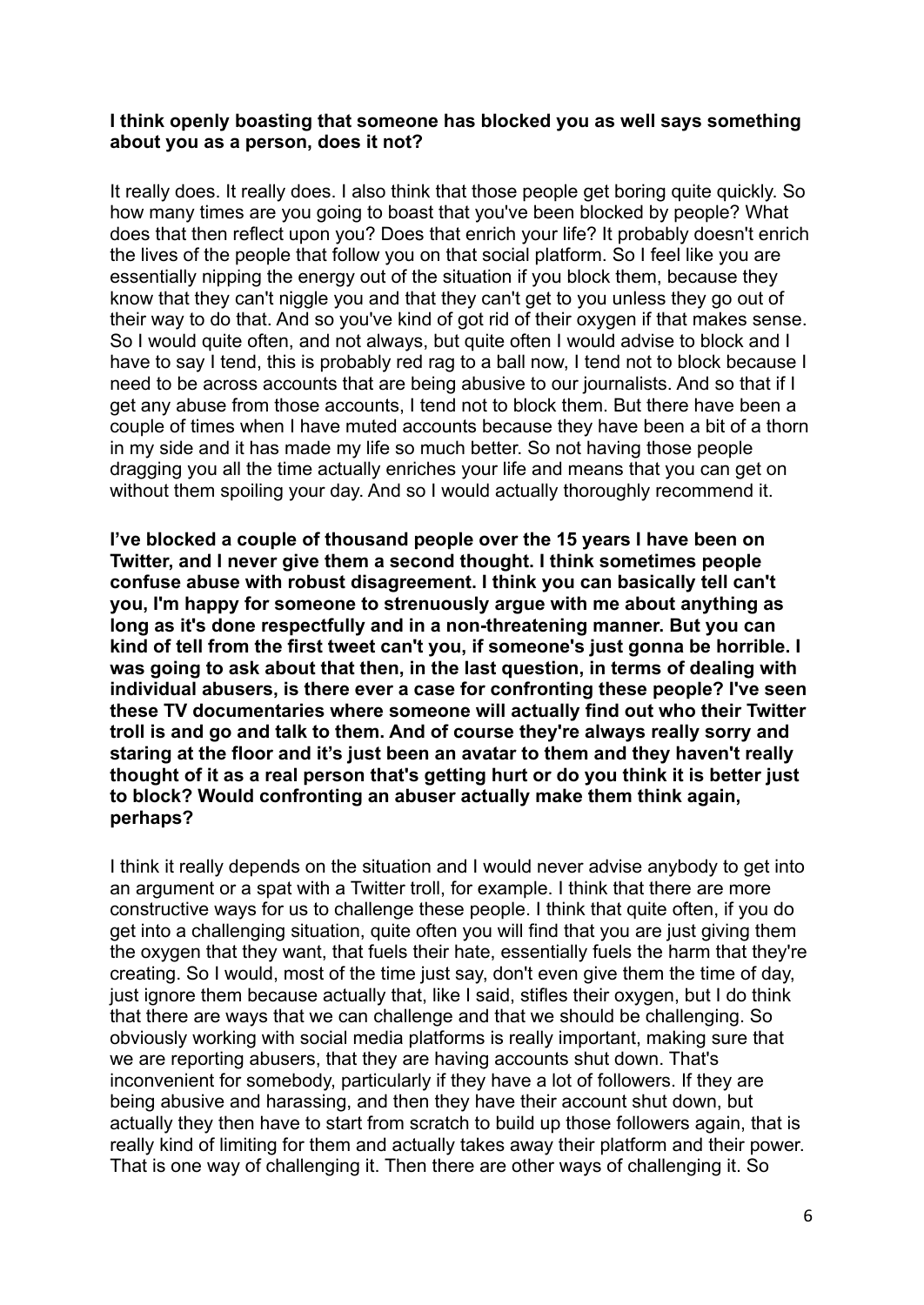there's been a couple of times where we've involved the police and the police have actually paid a visit to somebody and actually said to them, "your behaviour is harassing. You need to stop it. Otherwise we'll be bringing charges." And every time that's happened has had a positive impact, they've stopped being harassing and we've then seen an improvement to the journalist that's being targeted and that person that was being harassed also knows that they are committing a crime. And then also I think that there are cases where if an individual is representing an organisation or a company, where they need to be upstanding within their community, but they're being abusive behind closed doors. So they might be abusive on private messages, for example. Then at times I have written to organisations, such as a PR firm, which had somebody who messaged one of our journalists and used very foul language against them and accused them of racism. And it was completely without foundation. We wrote to that PR firm.

#### **And called out on it, rightly so. Well, they wouldn't want a member of their team to be abusing journalists or indeed anyone in that way, just on a human level, but certainly their vicariously liable and it brings their own reputation into disrepute.**

Yes, exactly. And actually, I didn't say I'm calling for them to be sacked or whatever. I think that, like I said before, it's a learning process quite often. Maybe people don't consider the implications of their actions. Maybe they don't actually realise how serious it can be for them as well as for the person that's being targeted. But I do think it's important that we are calling it out and actually saying, this is not acceptable. And you need to think about your actions and you need to think about the actions of your staff because we are all playing a part in this society and society is not just in the physical world, it is an online world as well that we are operating in and we need to play by the rules essentially.

**Absolutely. I mean, we've done individuals, as it were. I think I'd like to widen the discussion now to the platforms themselves, as you mentioned, you're working with platforms and audiences to prevent and protect. What response have you had from the likes of Twitter, from the likes of Meta who do Facebook and Instagram, do you feel that they're box ticking? Do they genuinely believe it? They say they're neutral platforms and not publishers, is that to resolve themselves from responsibility from what's posted? I had the former head of marketing for Twitter on last year. And I said you could solve all this Twitch abuse in a heartbeat by just making people prove who they are and stop having anonymous bots. And he passionately said, no, absolutely not, we need people to be able to be whistleblowers and the whole point of it is anonymity. I genuinely believed him that he absolutely did not want people to register it, but then you see these thousands of bots and all this abuse and he think if you just had to scan your credit card and do a KYC like you do if you start a banking app, I imagine that would cut a lot of abuse, would it not? Sorry, that was a very long and rambling question, wasn't it?**

I think this is actually one of the crucial issues in terms of verification. And I conducted some research earlier this year, it was casual research. It sounds very impressive, but actually it was going around the organisation, speaking to people,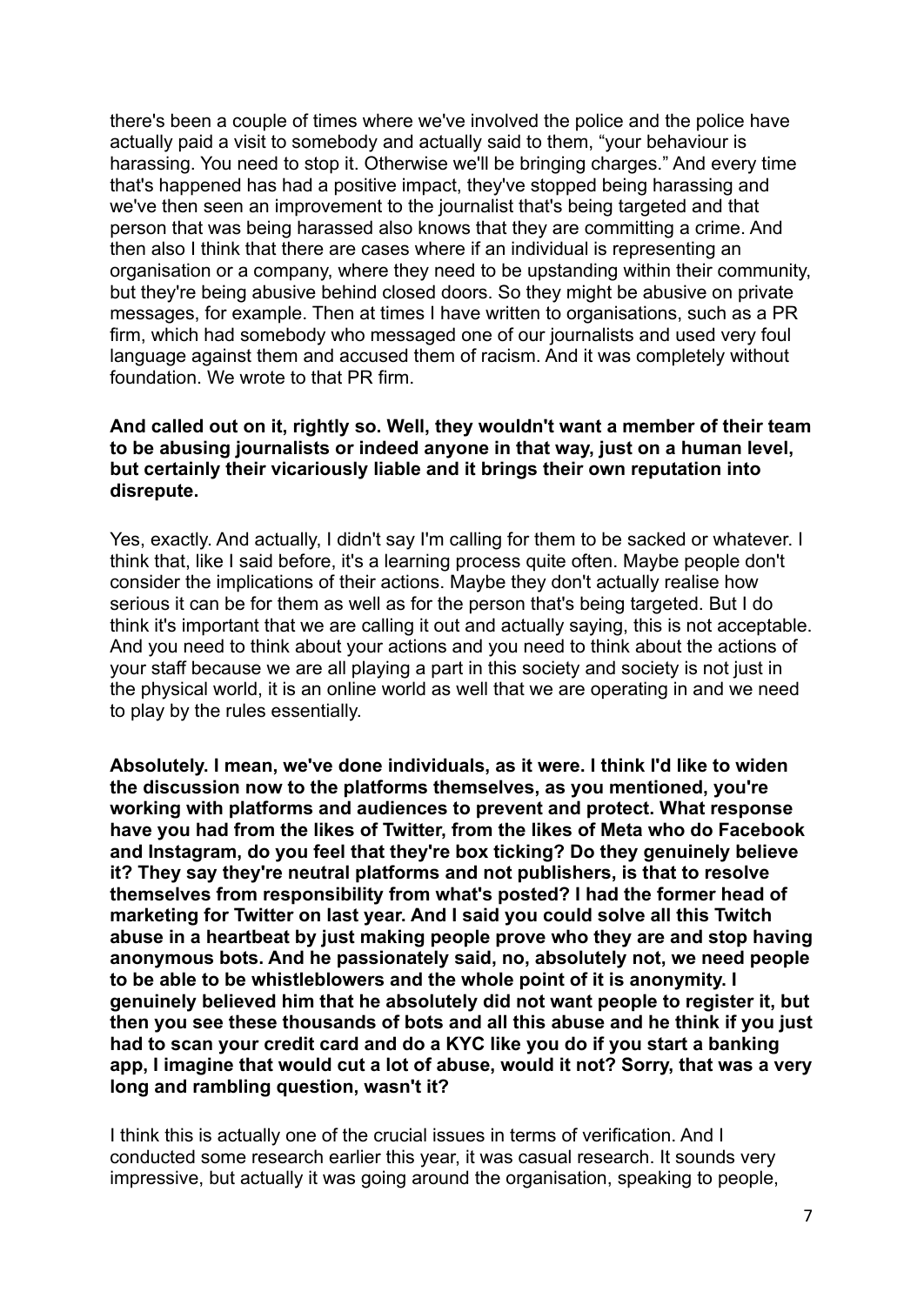asking them about the particular issues that they had faced and were facing, what their main concerns were, this was so that I could actually kind of work out the scale and the scope of the issue when I was first in the role. I would say that there were three key things that came out of those listening sessions. The three main things that really bothered people, or that were the majority of issues raised, were harassment, personal comments, trolling, and then accountability was the fourth and accountability that of the platforms, as well as of the individual perpetrators was what came through in that. I don't think we're gonna solve that issue anytime soon, because I think there is a great deal of pushback from Meta and from Twitter for that call for verification. But I also don't think it's a conversation that will be put to bed even if those platforms would like it to be put to bed, because I do think that it is a conversation we need to keep having, how can we make it safer online? And I think verification quite clearly is one way that we could actually make it a safer place, but there are obviously the risks that come with that in terms of freedom of speech, other things that have been raised in objection towards the online safety bill that's going through the UK government at the moment as well. In terms of the work that I do with those platforms, I would say that Meta and Twitter are the two major ones that we probably have reported on a regular basis by journalists who are facing online abuse. And they are, I would say two platforms out of a multitude of platforms that get reported to me. So we see abuse on email. We see abuse by phone call, by text and that kind of thing as well. There's multiple ways that people are experiencing these things, but Twitter and Facebook are consistently reported, Instagram slightly less so, and it's really, really important that I have a good working relationship with those platforms, that we continue to talk to them about the issues that our journalists are facing, that we press for change where change is needed. And that we have that open dialogue with them. And we have partners at both Twitter and Meta who we have regular meetings with. I have regular meetings with them, I would say on a monthly basis. And we talk about issues reports that might have been made as well as talking about new safety functions that they might be bringing in, new tools that we can use as journalists to keep our journalists safer online. So it is a two way dialogue. I know that the people I've spoken to that are working on those platforms are interested and invested in making those platforms safer for journalists. And in fact, we've got somebody from Meta actually coming to do a Q & A with our team across Reach, led by me actually looking at some of the safety functions, but also allowing journalists to ask any questions that they want of that person about safety for journalists on Facebook in an internal event. And I think that that's really important that we are actually allowing that kind of communication from the ground up because there will be people asking questions at that event that will then help me identify issues that perhaps I don't know about at the moment, for example. Those dialogues are really important. And it's also important that I'm a critical friend in those situations. Because I do feel like there is definitely room for improvement in terms of keeping journalists safe at the moment as well and keeping people generally safe on those platforms. And so we need to continue to keep pushing, keep pointing out the issues, keep evidencing them and actually work with those platforms to help them make those platforms safer places to be.

**They say if you dance with the devil, the devil doesn't change, the devil changes you. And I was thinking about how has this changed you? Have you become more cynical, more hardhearted? Don't get me wrong, you're standing up for free speech. You're defending your colleagues and doing a great job, but**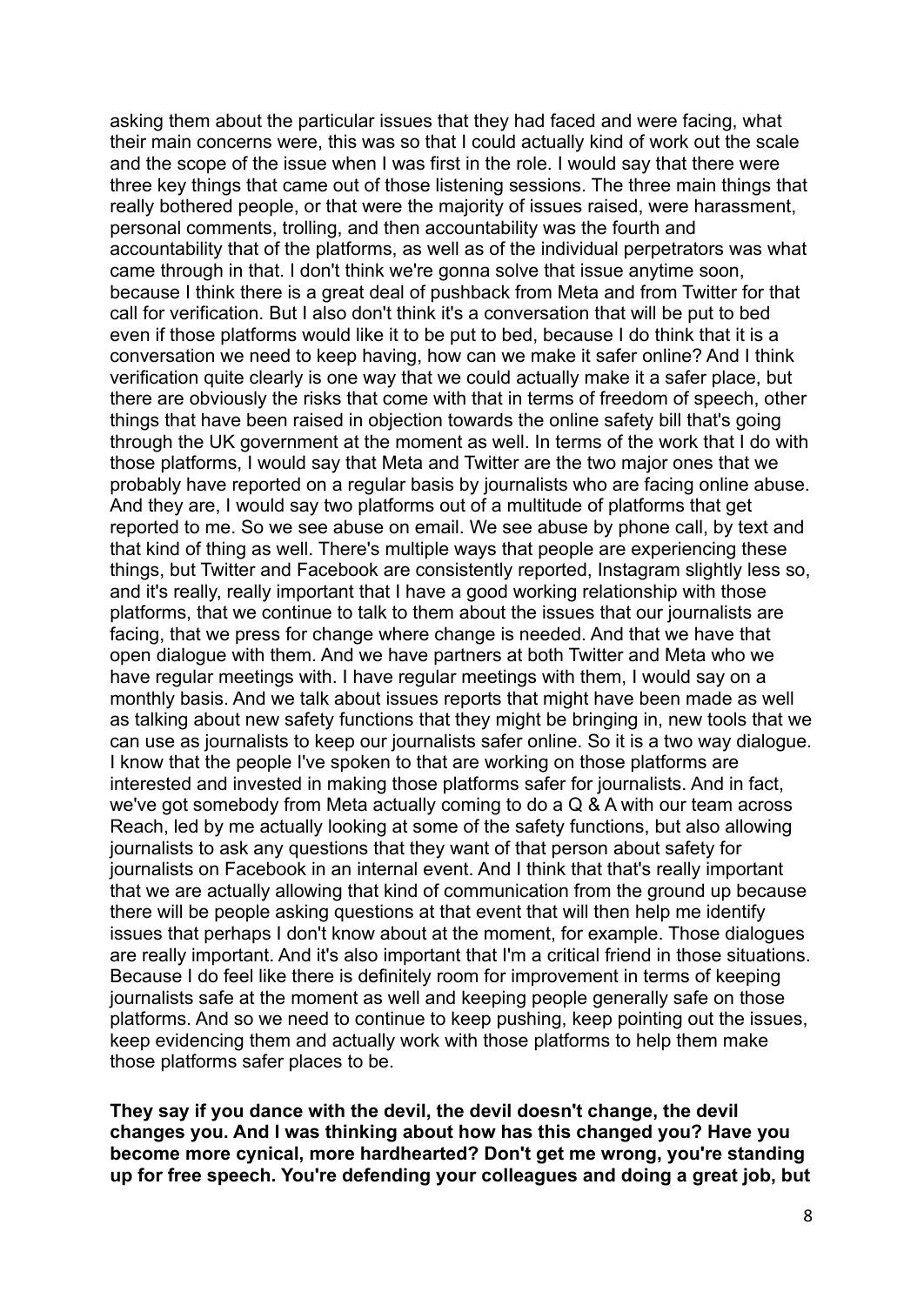## **you're also amongst quite horrible people saying horrible things. And you must be constantly reading quite nasty things, that must be stressful for you personally, is it not?**

Yeah, it can be sometimes. I'm really lucky that I have some really great colleagues around me. So if I'm having a day where actually, maybe it has gotten to me a little bit, I can drop a colleague a line and we can have a chat. So that's really nice and that's really important. And the other thing that I would say is that I learned quite early on in this role, how important it is for me to connect with other people doing similar roles. So I've made some very good alliances and I would say friendships with people who are doing similar kinds of roles or looking at online harms and abusive journalists internationally. And I think that really helps me because I can say this happened, has anybody else experienced this? And we can have a conversation about how they dealt with it, perhaps, or I can give advice about how I've dealt with something else. It's useful to be useful sometimes in those situations. So those alliances for me have been really important. And I also think they are really important in that collective approach that I talked about earlier. And then also there are some great mental health and wellbeing services offered by Reach, the employee assistance program. And we have a kind of coaching service as well. So I know that if I needed to reach out to those, I could. And there've been times where I've actually thought I need to drop the employee assistance program line because I'm having a difficult day. And that is something I would endorse. When I talk to colleagues, I say, if you are struggling with something, we have this amazing program that you can use. And I would use it too, and we'll use it I'm sure in the future to actually support me if I need it. And I would say that it's probably made me take care of my mental health and wellbeing. It's made me think more carefully about what I need to do to protect that. So if I go on holiday, I might put my Twitter account into protected mode. So that when I get back. I don't come back to a plethora of things from people who I don't follow that are there to greet me when I go back into Twitter, after being away.

## **Welcome back! Here's hundreds of abusive messages!**

Exactly. Yeah. So, I've got to make sure that I do that. And just that I follow the advice I give other people, which is take a break, get out into the fresh air, move away from your screen for a bit, take care of your mental health and wellbeing, talk to other people. I've got to make sure I'm taking my own medicine. But the other thing that I would say is that in situations where, I mean dealing with other people's experiences, it's sometimes shocking with things that people experience. And I think that when I have then experienced hate online myself, or abuse online myself, that's really helped me identify how those people might be feeling. And I think that actually probably makes me better at my job. I am on the frontline and leading the conversation around online abuse and therefore I am obviously a target for it. But actually having knowledge of what that then feels means I'm probably in a better place to actually support colleagues who are going through the same thing.

**I mean, the vast majority of people and the vast majority of exchanges on social media are actually quite pleasant and warm. I was reminded just then that we had Nick Ross on the podcast a few years ago, who used to present Crime Watch and I used to watch that as a kid. And until that last minute, I'll be**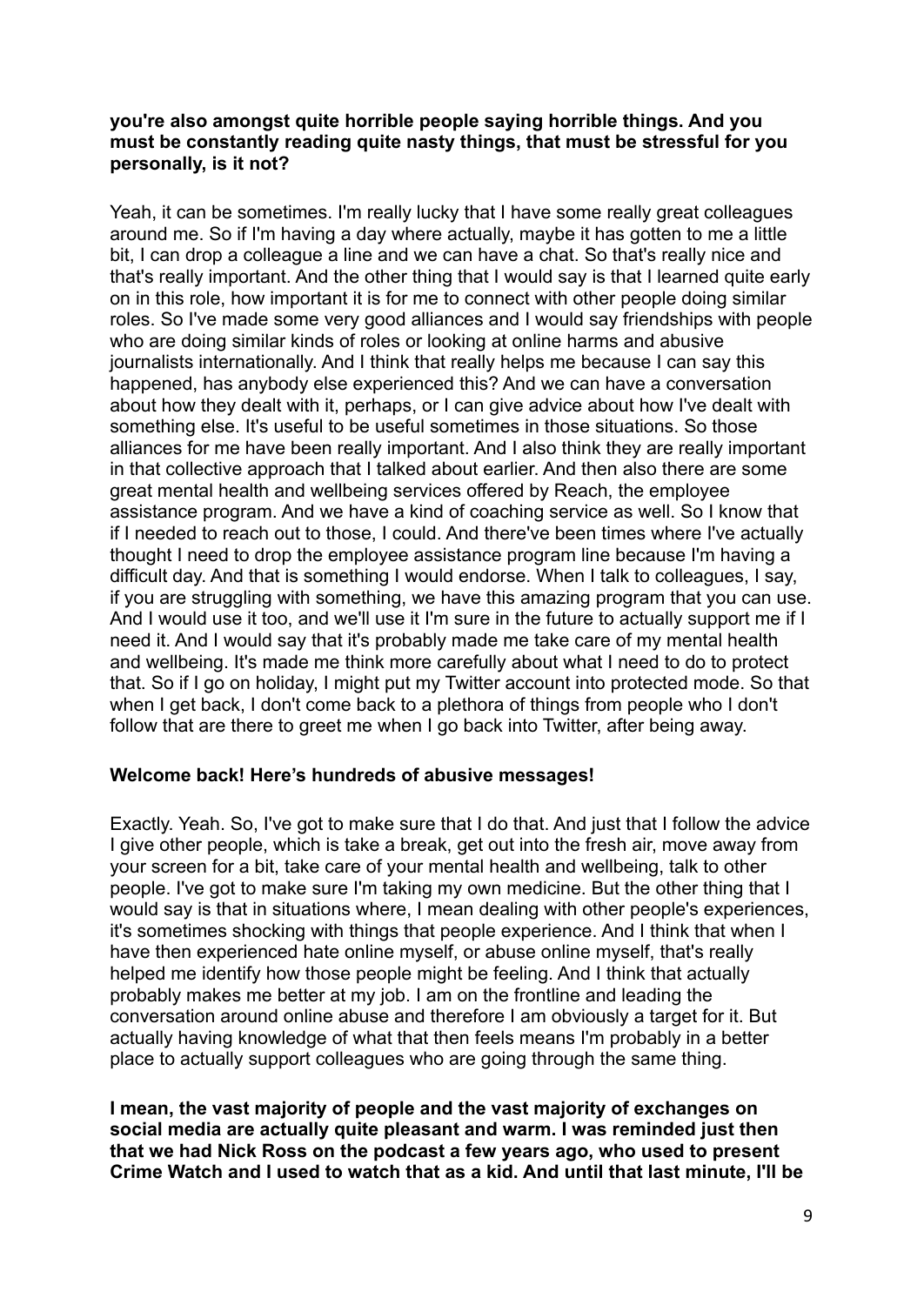**convinced that that noise outside was actually the stealthy footfall of a mad axeman because that poor elderly couple had just been axed to death in the reconstruction. And then Nick Ross would then say at the last minute, don't forget that violent crimes of this nature are incredibly rare, do sleep well, don't have nightmares and he would reframe it. Do you have to do that sometimes yourself where you actually might think, wow, I'm waiting through all of this treakle of all this hate, but actually the vast majority of people are actually quite nice and community focused and warm.**

Yeah and I think it's really important for me to remind people of that as well, that we have this vast silent majority who actually appreciate the work that's being done by our journalists and by our organisation, who value that input that those people have in their lives, that are essentially getting everything out of the content that's being produced by our journalists, that our journalists have the intent for them to get out of it and they don't come and give us a pat on the back every time they read something that they like or they don't kind of comment on it in a positive way all the time. But then it means that there's this kind of minority who has a loud voice and quite often is anonymous that will wade in and kind of shout and be unpleasant like the playground bully. The playground bully is quite often one person out of a hundred. And I would say that that's the same online, that the majority of people are probably cracking on getting on with it, might see something take place online that actually makes them feel distinctly uncomfortable or might see something they really enjoy, but don't necessarily tell you that. And that is the network that we are working within. And then there is this minority that's actually causing the problem. And I think it's really important that I remind people of that and that actually part of my job is about people feeling more confident in online spaces and actually helping people feel more confident in online spaces because you can feel very vulnerable and exposed, but it is quite often just that small minority and actually a lot of people would really deplore the abuse and the hate that journalists get. They wouldn't endorse it. They wouldn't think that it was a good thing to do, and they would want to protect people if they knew how to.

## **I'd go further than that. I think it's utterly despicable behaviour.**

Yeah, it is. It is. And I think a lot of people will feel that way. So my role is about actually helping people feel more confident in the online space. And actually one thing that I've done while I've been at Reach is set up an online swarm called Reach Hive. And it is essentially employees from across Reach, who are led by me and if somebody's facing an online backlash on Twitter, then we deploy the hive to actually pepper that person's Twitter account with positive messages, nothing to do with the backlash that they faced.

## **What a great idea.**

It's honestly so nice. And it is such a nice thing to be part of.

# **It's like the Care Bear Stare. Do you remember the cartoon from Saturday mornings?**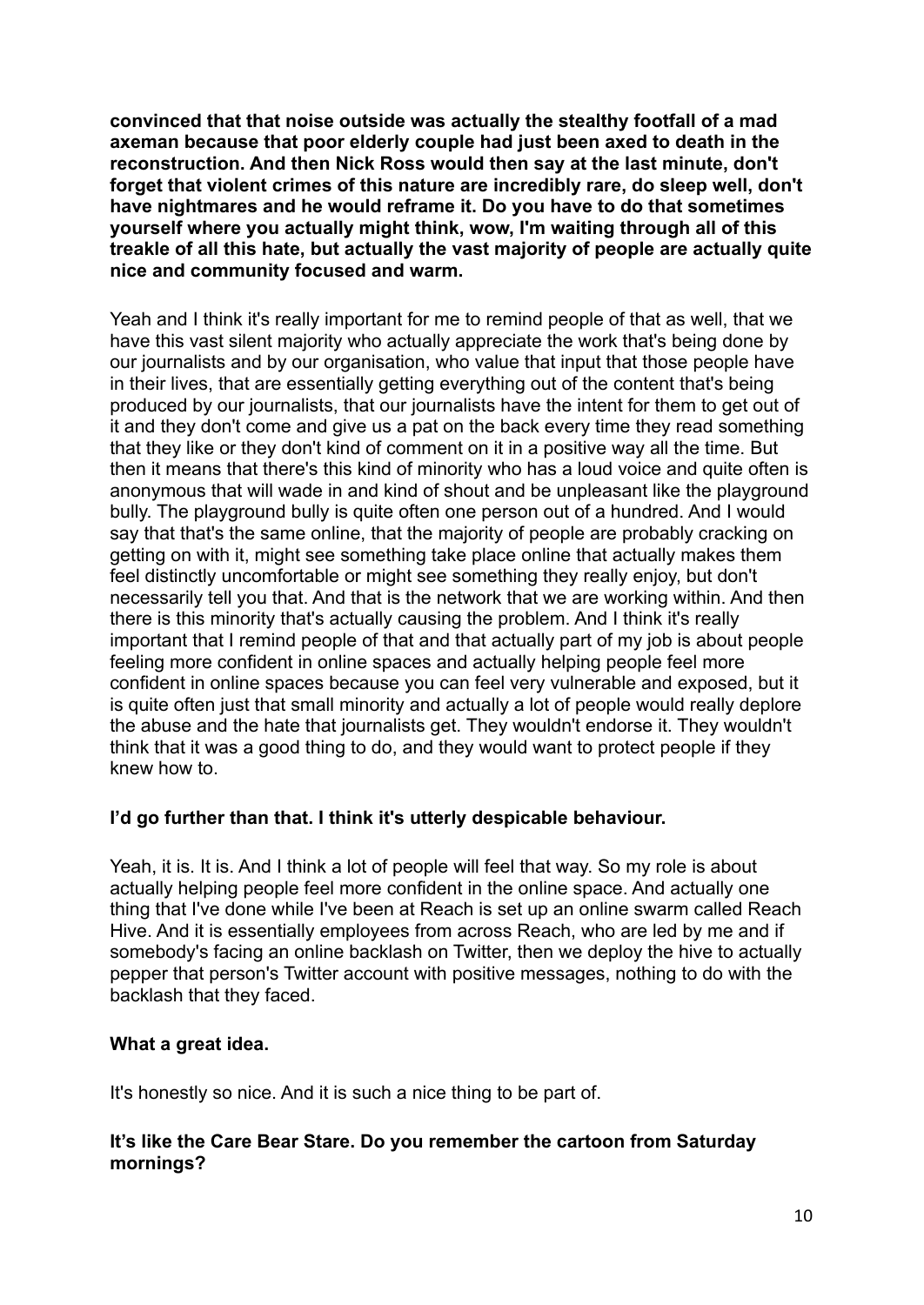Exactly. So it's nice to be part of it because like you say, sometimes my job comes be like, I'll open my inbox in the morning and I'm just like, oh, good. This is a rather horrible morning I'm facing.

**I wouldn't want your job and I say that with respect and friendship and absolute admiration, because I'm glad you are doing it. It needs to be done. But I personally wouldn't have the wherewithal to do it. And I think you're doing a fantastic job. If I may widen the discussion, because we've obviously done the platforms, we've done individuals, we haven't spoken about the government yet. I mean, they recently published an "action plan" to better protect journalists from intimidation. Has any of it actually been implemented?**

Yes, it has. So earlier this year I presented the work that I'm doing to the National Committee for the Safety of Journalists. And that committee is made up of bodies, including industry bodies. So the BBC is represented there. Obviously Reach was represented at that particular one, various other members from across industry, but also it is led by the government. So it's led by the department for culture, media, sport, and digital. It has membership from the police in England, Scotland and northern Ireland, which is obviously really important. And then also academics who are working in the field among others. It is a vast committee and among that we have then seen recommendations and actions from that committee advising industry. So I think my role actually is off the back of that action plan, partly because it was advised that the industry needed to start taking more accountability for the safety of journalists online. And I know that that advice was given around the same time that Reach actually did an internal survey of journalists asking them about their experiences. And then my role was advertised as a kind of cumulative impact of that. So the NUJ is taking quite an active role within this all as well. And actually kind of feeding down from that committee across its membership. And then also we see, for example, the NCTJ, the National Council with the Training of Journalists putting together toolkits for journalists and training centres to actually then deploy across the UK to actually help people and find what tools they need to actually make them safer online, to have safer approaches, but also know what to do when something happens. And I'm feeding into that but also I know that academic colleagues that I've worked with in the past are also feeding into that and that it is really a collective effort. And so I would say that the national action plan has been a good way of bringing together some of the key issues and identifying the key issues, and then working collectively to actually kind of think how we can approach those. And I do think that that has also then fed into the structure of the online safety bill, which is obviously a huge bill within massive remit, but that particular action plan and committee has fed into that as well. And so I think it's really important that we keep having these conversations though, because obviously just in the six months I've been in this role, I've seen things change, new trends emerging, other things happening less. So it is important that we keep having these conversations and as new technology comes out, new platforms emerge, new tools come out, there will be new ways to abuse and to harass, and we need to be making sure that we're kind of getting ahead of those as much as possible.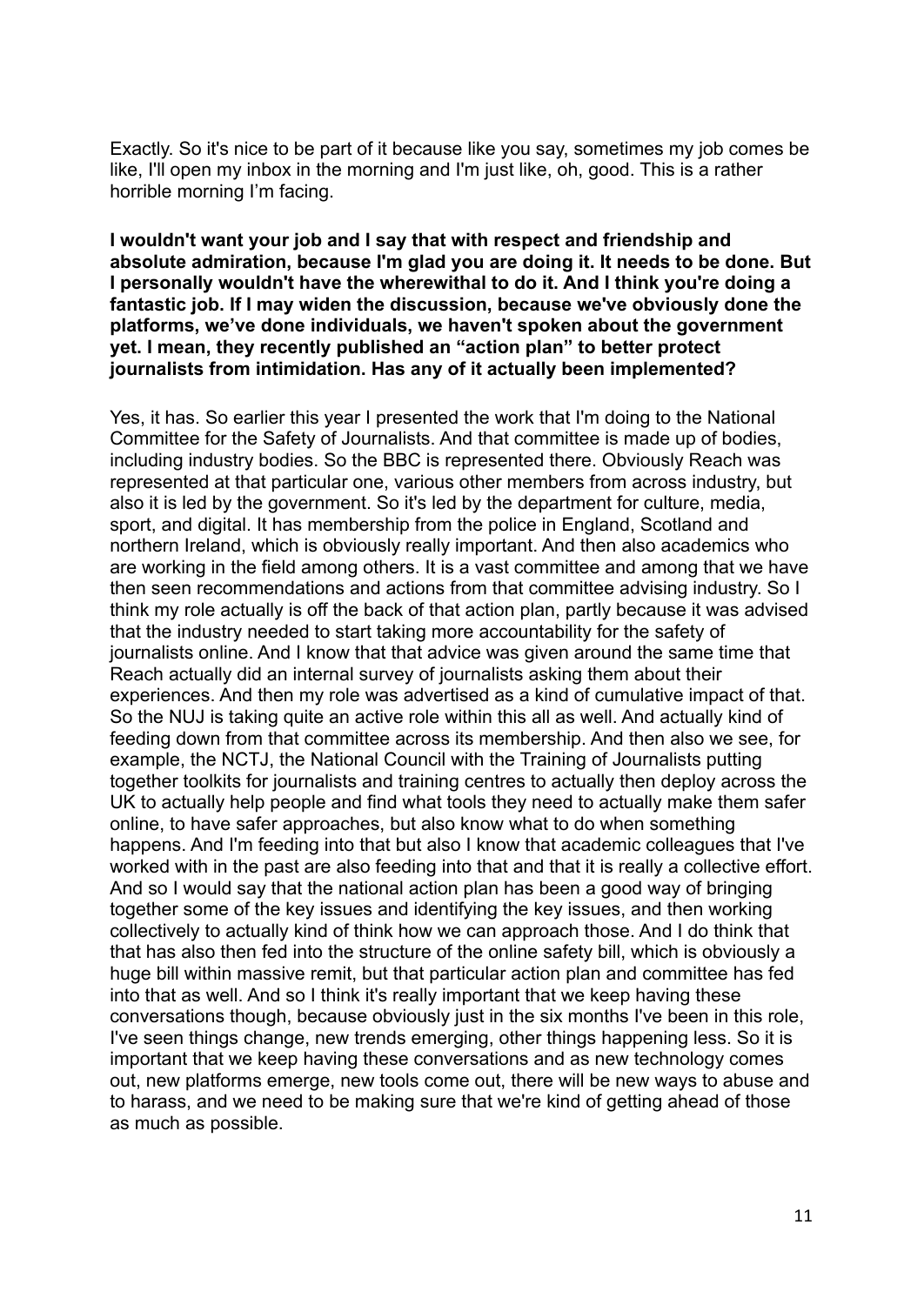**How optimistic are you that this problem will be solved over the coming years? And dare I say decades? For example, drink driving was almost socially acceptable in the seventies and early eighties, whereas now it will be thought of rightly as despicable and morally wrong. Is there going to be a generational shift that this kind of thing will not just be frowned on as seen as merely unfortunate, but actually hereness and bullying. And do you think ultimately this will be something that will be minimised in the years to come?**

I really like to think so. I think that we are at the starting point of that, and I think that it's gonna be quite a long journey if I'm being honest, but I do look at my children who are learning about online safety in school and talking about the impact that cyber bullying can have. And that is a lesson that I wouldn't have had when I was at primary school, because those things didn't exist. We are talking about it from that young generation upwards now. And like I said before, the digital migrants are learning alongside the digital natives, but by the time my children become adults, I would like to think that we are collectively better as a society at knowing the acceptability of being abusive online. And I think that the platforms have a huge role to play in this as well. If they don't clamp down on harassment and abuse, then we are never going to see that change because it's giving a platform for people who want to behave in that way. So I do think we need to continue to have these conversations. I need to continue to push, other people in my position need to continue to push and to call for change. And also hopefully our younger generation will actually take the lead on this as well, and actually be better online in the future and actually teach the next generation after that to be better online. But of course with that kind of rosy glow, there are the issues of new emerging technologies, new ways of communicating. We have the metaverse, which obviously is a whole new ball game in the way that people interact online. I don't work with gaming particularly, but journalism may well go into virtual reality futures where again these kinds of things will take place and we need to think about how we get ahead of that. So I do think that the regular challenge of change and digital evolution is probably one of the biggest challenges in making the internet a safer place.

## **What's the biggest challenge? What's the biggest blockage? What keeps you up at night?**

Some days it can feel like a lot. And it can feel like I'm one person working to make change. And I've heard criticism of my role and of the role that I'm doing and of the job that I'm trying to do, criticising and basically suggesting that I'm a fig leaf and it's a decorative role, that's there to look good. And I would absolutely hands down say that is not the case. I think I've probably made really positive changes while I've been at Reach. And I think that is not just within the organisation, but also externally because actually working collaboratively with other people has meant that I can see those patterns. We can see what joins the dots and we can actually start taking really positive action to make change. We're sharing tools and resources, we're sharing knowledge about what's worked well. I've shared the model for the hive with somebody who's doing a similar role to me in Australia who is now looking at whether they deploy the hive and set up a hive of their own in Australia for their organisation. I think that it is definitely not a fig leaf role, but sometimes it can feel like a lot. And I think that making sure that we continue to have the strength of focus on the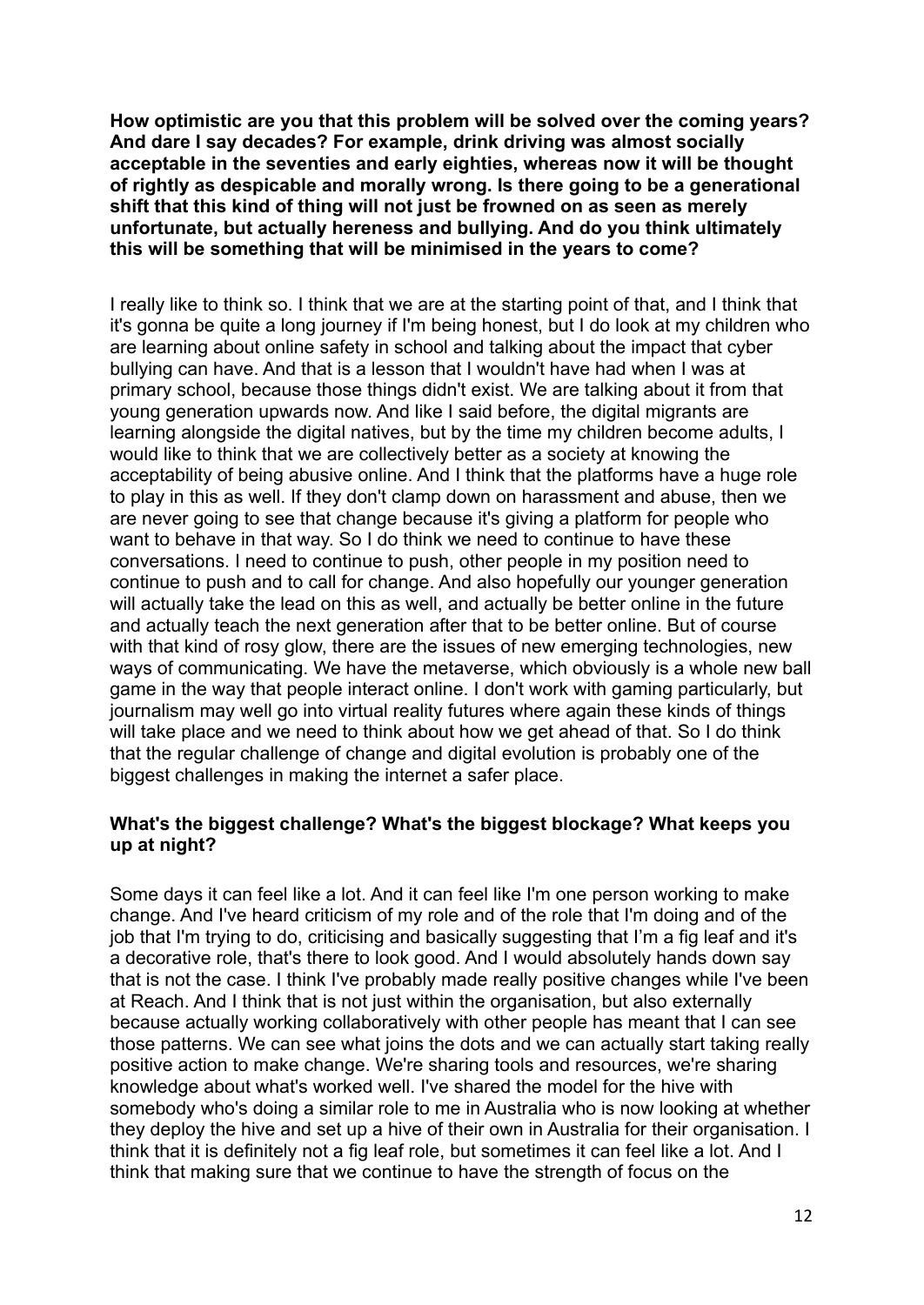challenges that we are facing collectively, both within reach and as an industry is really important because as something new comes along, it's easy to lose focus and actually to shift on something else. And I really, really need to bring people along with me and I think probably that is one of the challenges that keeps me awake at night because I kind of think some days the avalanche gonna get me? Am I going to drown in this sea of reports that I see, but a lot of days I would say, I feel empowered, I feel like I'm making positive changes. And I feel like I'm doing that collectively with colleagues and with people externally as well. So I do feel positive. So I'm not kept awake too much at night because it's just an odd occasion.

# **Who are your heroes?**

I was very privileged to host a panel in the week of international women's day earlier this year, which had women who are leading the way in terms of challenging hate online against journalists and journalists of all genders and all different descriptions. So Hannah Storm is absolutely inspirational. She founded headlines network and she has done loads of work around journalism and safety in the physical world and the online world, and continues to bring people together to have important and interesting conversations that then actually spark real change. Jenny Keen, who I used to work with at Leeds Trinity University has done some really pioneering work in this area as well. She's a hero of mine. And then we have some amazing people such as Maria Ressa, who is a global figure who has actually experienced extreme online hatred and backlash, and who has not let that silence her. UNESCO did a really interesting report into what she'd experienced and how she's now responded to that and she won the Nobel Peace Prize, not all that long ago for her work in creating freedom of expression and freedom of speech for journalists in the Philippines. It's hard to mention all the people that inspire me in this particular field because there are a lot of people doing some really amazing work. But yeah, I would say that those women I've just named are some of my heroes.

# **What's next?**

It's quite a good point in time for me to reflect on the past six months and what's been achieved within the role I'm doing and then look forward to the next six months coming up. And for me, at Reach the big challenges are finishing off and finalising our new reporting system, which will then help make it easier for people to make reports of online safety issues and which will automate it and start really compiling a very thorough database that actually can evidence hopefully not only the platforms that abuse takes place on, but also the category of abuse that is taking place and also the characteristics of the person reporting that abuse, which is gonna be really important in helping us demonstrate, for example, specific issues of racism and misogyny taking place on Twitter, for example. So that's gonna be happening, I'm hoping in the coming month and then at the same time I'm looking at running a campaign, that probably won't be until the back end of the next six months. So maybe in 2023, which I'm hoping again, will actually just really sharpen the focus from the public point of view on what our journalists are doing, who they are, the people that they are and the impact that online abuse can have on them. And I'm really hoping that that will actually start paving the way for not only our journalists